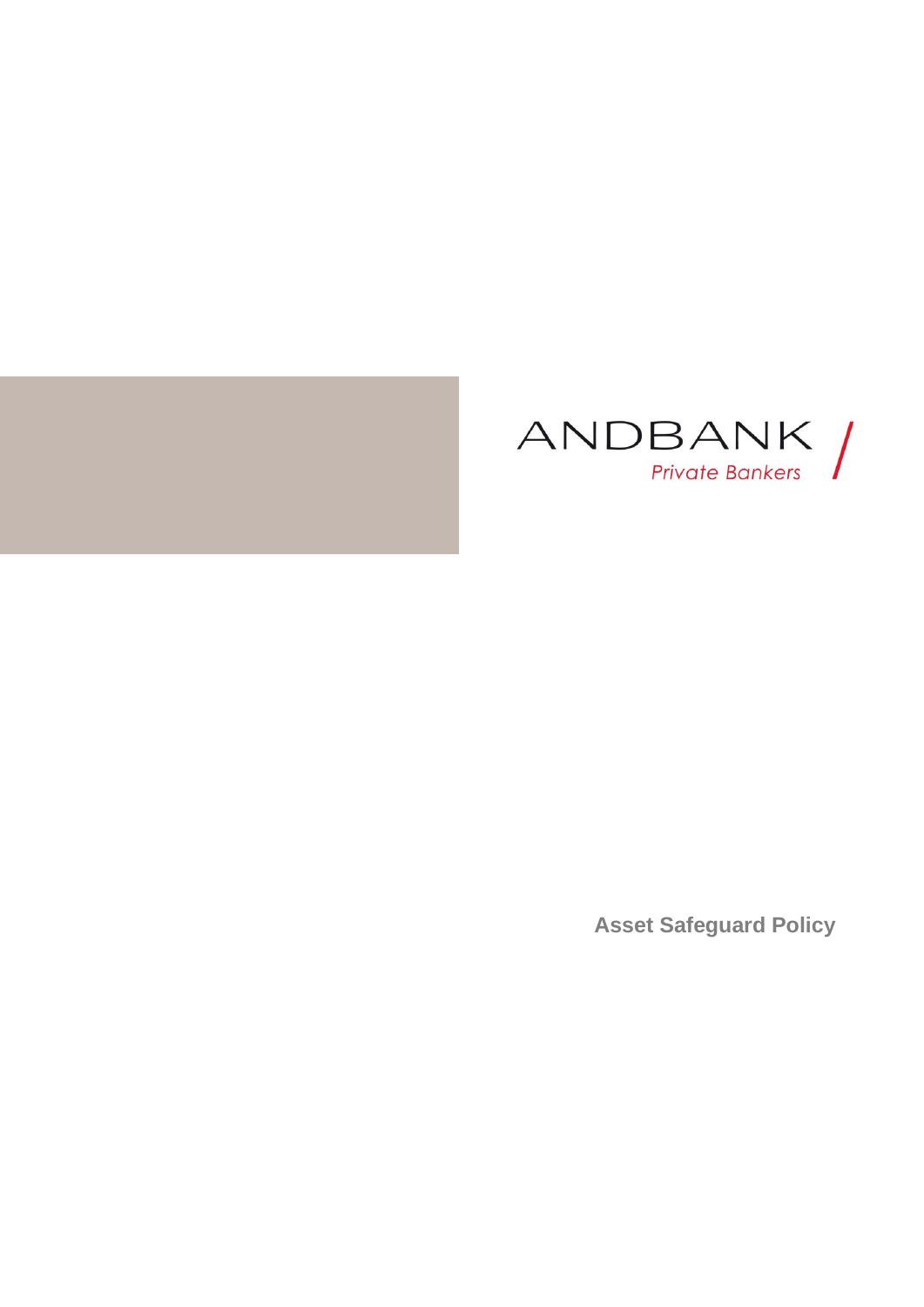

# **Asset Safeguard Policy**

| 2.           |  |
|--------------|--|
|              |  |
|              |  |
| 3.           |  |
| $\mathbf{A}$ |  |
|              |  |
|              |  |
|              |  |
|              |  |
|              |  |
|              |  |
|              |  |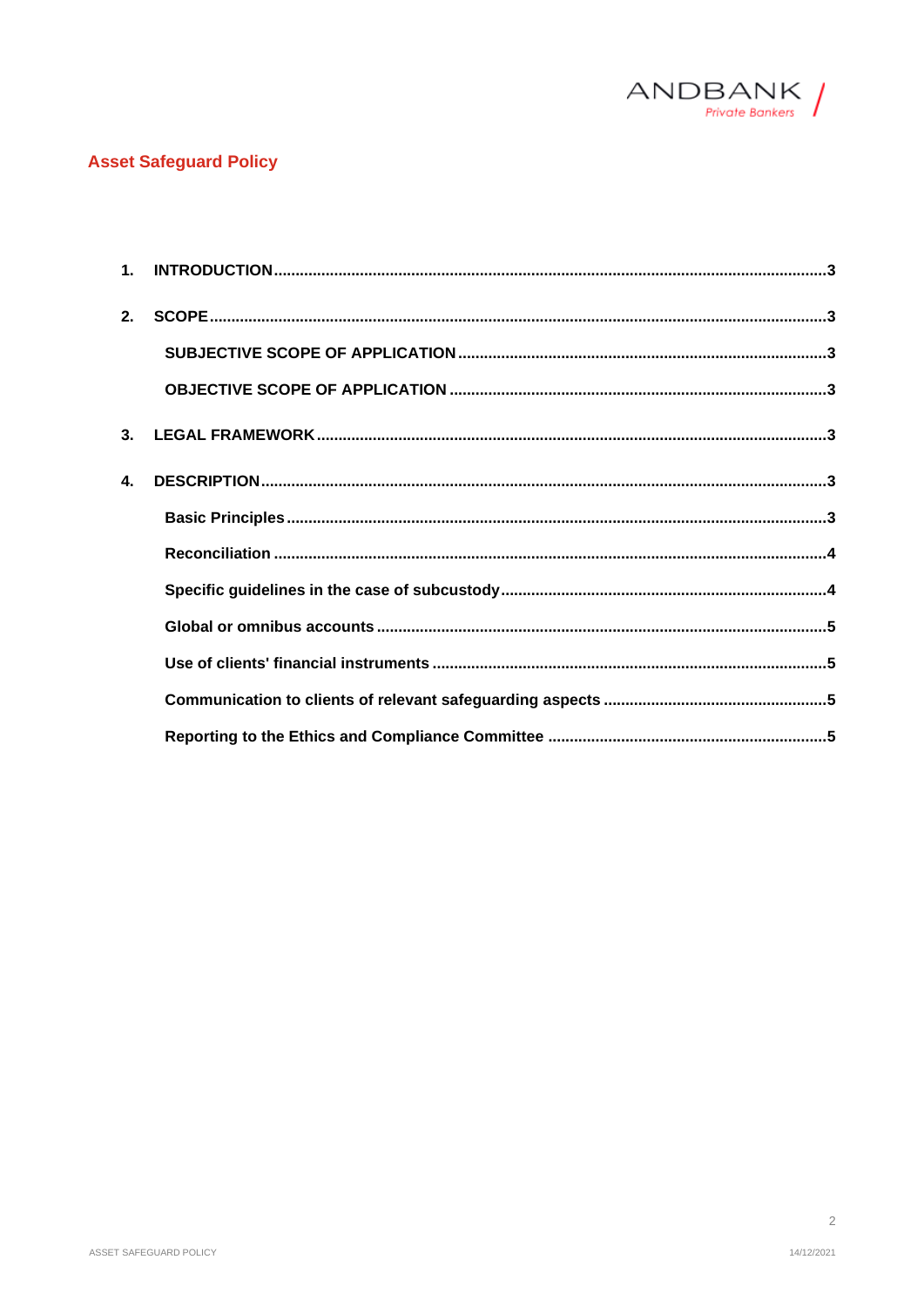

### <span id="page-2-0"></span>**1. INTRODUCTION**

This document sets out the Safeguarding Policy for Financial Instruments (hereinafter the "Policy") of Andorra Banc Agricol Reig, S.A. (hereinafter referred to as the "Bank" or "Andbank") which aims to establish the Bank's procedures and measures to protect the financial instruments entrusted to them by their clients and to prevent their misuse.

### <span id="page-2-1"></span>**2. SCOPE**

### <span id="page-2-2"></span>**SUBJECTIVE SCOPE OF APPLICATION**

This Policy is applicable and obligatory for the Bank, as an authorised institution for the provision of investment and/or auxiliary services, as well as for all professionals and employees of the Bank who carry out activities directly and indirectly related to the provision of investment and/or ancillary services including the external agents and collaborators of the Bank, including the members of the Board of Directors.

### <span id="page-2-3"></span>**OBJECTIVE SCOPE OF APPLICATION**

This Policy shall apply in the provision of investment services to protect and safeguard financial instruments, whether they are physical securities or book entries.

## <span id="page-2-4"></span>**3. LEGAL FRAMEWORK**

The legal framework to which this policy conforms is as follows:

- *Llei 8/2013, del 9 de maig, sobre els requisits organitzatius i les condicions de funcionament de les entitats operatives del sistema financer, la protecció de l'inversor, l'abús de mercat i els acords de garantia financera* (Law 8/2013, of 9 May, on the organisational requirements and operating conditions of operational entities in the financial system, investor protection, market abuse and financial guarantee agreements).
- *Llei 17/2019, del 15 de febrer, de modificació de la Llei 8/2013* (Law 17/2019, of 15 February, amending Law 8/2013).
- *Reglament de desenvolupament de la Llei 8/2013, del 9 de maig, sobre els requisits organitzatius i les condicions de funcionament de les entitats operatives del sistema financer, la protecció de l'inversor, l'abús de mercat i els acords de garantia financera* (Regulation implementing Law 8/2013, of 9 May, on the organisational requirements and operating conditions of operational entities in the financial system, investor protection, market abuse and financial guarantee agreements).

### <span id="page-2-5"></span>**4. DESCRIPTION**

#### <span id="page-2-6"></span>**Basic Principles**

The following basic principles shall apply to the safeguarding of the financial instruments entrusted to them by their clients:

• **Distinction between own assets and those of clients:** the Bank has established, with respect to client assets, a structure of accounts that enables it to differentiate the financial instruments on behalf of the client from the rest of the clients or from the Bank's own assets, by means of identification through specific account codes, to which the assets acquired by the client are assigned, from the time they are contracted, so that the information is broken down at client level. Likewise, the Bank has a record of clients.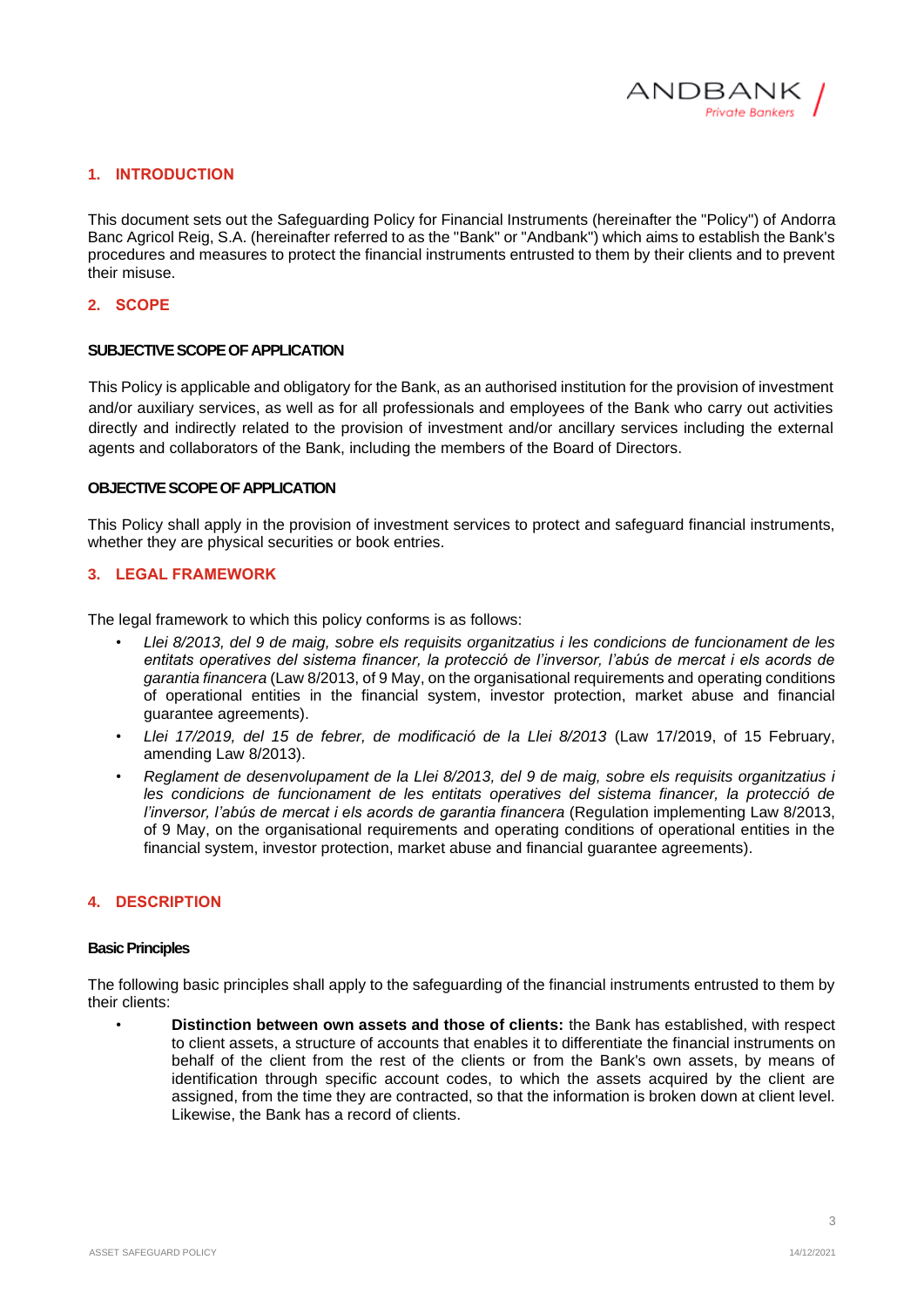

- **Ensuring accuracy and consistency between information in client accounts and records and the financial instruments held by them:** the Bank regularly reconciles information in its records and accounts with information obtained from the custodian or settlement entities.
- **Ensuring that client instruments deposited with the custodian, if any, are distinguished from the custodian's financial instruments and from the institution's own financial instruments and ensuring that client funds are recorded by the custodian in an account or accounts other than those in which the funds belonging to the Bank are recorded.** The Bank shall require the custodian to use a different account name in its records and, if this is not possible, the Bank shall require measures similar to those applied by the Bank for possible reconciliation of records.
- **Establishment of organisational measures** aimed at continuous monitoring to minimise the risk of loss or decrease in the value of client assets, as a result of misuse of assets, fraud, poor management, inadequate record keeping or negligence.

### <span id="page-3-0"></span>**Reconciliation**

The Bank ensures the accuracy of the internal records of financial instruments owned by clients with respect to third parties, carrying out reconciliation processes with the necessary frequency. The performance of these reconciliation processes is recorded in documents and digitally.

In the event where there are discrepancies between the two items of information, the origin of the discrepancy must be investigated, and appropriate measures taken to reverse the discrepancy.

#### <span id="page-3-1"></span>**Specific guidelines in the case of subcustody**

The Bank may deposit financial instruments that it holds on behalf of its clients in accounts opened with a third party (custodian).

A biennial review of the selected custodians will be conducted to ensure that the factors that led to their selection continue to be met. This review will be conducted by the Operations Department and will follow the criteria of proportionality.

In the selection of custodians, the Bank and specifically the Operations Department shall act with due care, competence and diligence and shall consider the following factors:

- The experience and prestige in the market
- The requirements and market practices related to the ownership of such assets that may adversely affect the client and his or her rights.
- The custodian's internal procedures for safeguarding financial instruments to be selected. These procedures may not conflict with those of the Bank and the custodian must disclose any changes or modifications to these procedures to the Bank as soon as they occur.
- Not to deposit client financial instruments with companies in third countries that are not subject to country-specific regulation and supervision of the ownership and custody of financial instruments.
- Not to deposit financial instruments in countries which do not regulate the safeguarding of financial instruments on behalf of another person, unless the nature of the instrument requires it to be deposited with that Third Party, or in cases where a professional client expressly requests it in writing.
- The cost of subcustody and additional services to the custody provided by the institution (issuance of tax certificates, resolution of incidents in the reconciliations, etc.).
- Other factors to be considered, e.g., the institution's rating, etc.